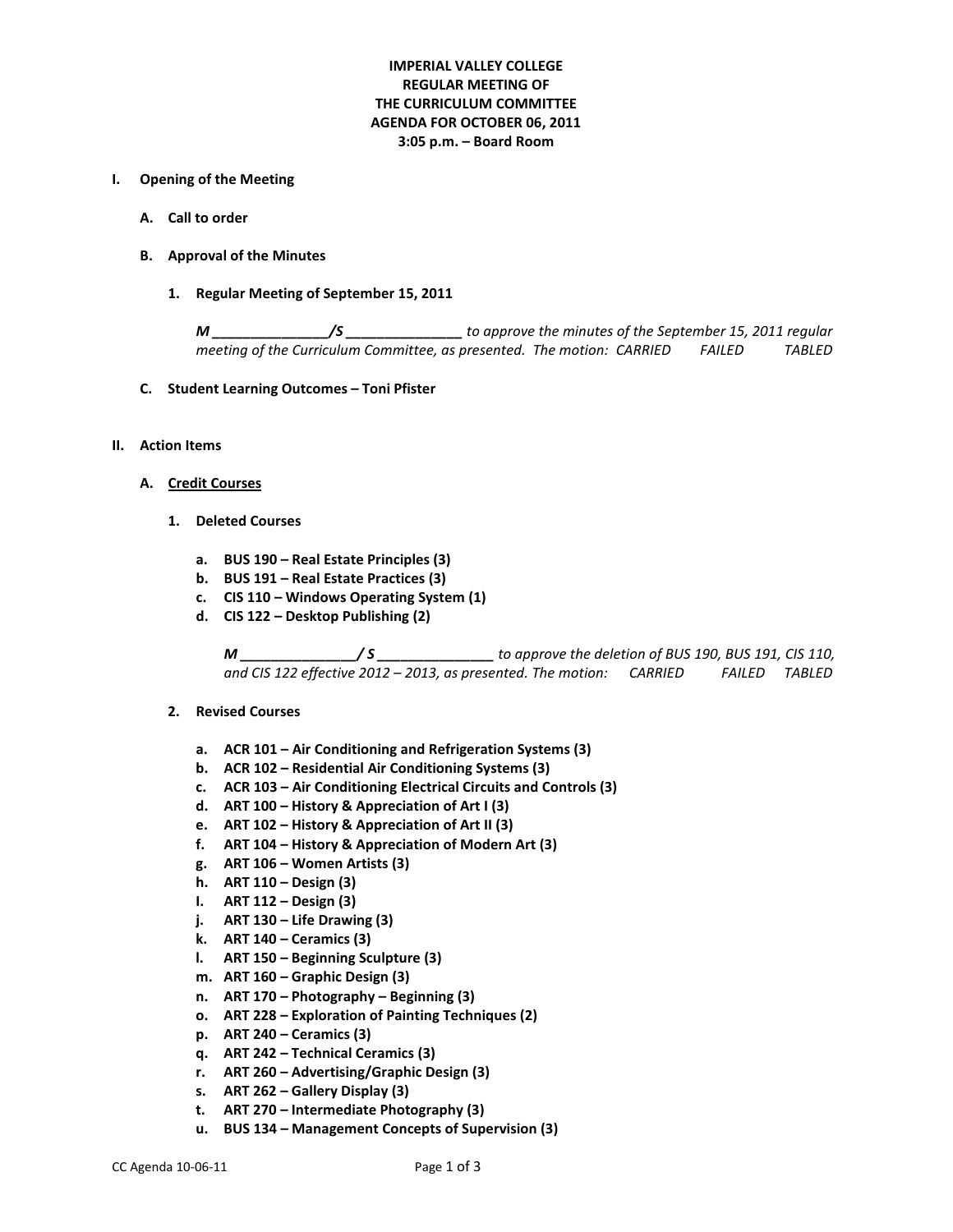**v. BUS 148 – Personal Finance (3) w. BUS 152 – Basic Keyboarding (1) x. CIS 100 – Computer Literacy (1) y. CIS 120 – Microsoft Word I (1) z. CIS 121 – Microsoft Word II (1) aa. CIS 128 – ACCESS (1) bb. CIS 130 – Power Point I (1) cc. CIS 131 – Power Point II (1) dd. CIS 155 – Flash (3) ee. EWIR 110 – Electrical Principles (4) ff. HIST 120 – United States to 1877 (3) gg. HIST 121 – United States from 1877 (3) hh. HIST 222 – History of California (3) ii. HIST 223 – History of American West (3) jj. HUM 100 – Intro to the Humanities (3) kk. JRN 100 – Introduction to Journalism (3) ll. MUS 100 – Intro to Music Foundations (3) mm. MUS 102 – Intro to Music Literature & Listening (3) nn. MUS 110 – Beginning Musicianship I (2) oo. MUS 112 – Beginning Musicianship II (2) pp. MUS 140 – Beginning Group Piano I (1) qq. MUS 142 – Beginning Group Piano II (1) rr. MUS 150 – Beginning Voice I (1) ss. MUS 152 – Beginning Voice II (1) tt. MUS 160 – Beginning Guitar I (1) uu. MUS 162 – Beginning Guitar II (1) vv. MUS 172 – College-Community Band (1) ww.MUS 175 – Instrumental Ensemble (1) xx. MUS 177 – Stage Band (1) yy. MUS 179 – Applied Music (1) zz. MUS 182 – Introduction to Recording Techniques (2) aaa. MUS 184 – Advanced Recording Techniques (2) bbb. MUS 240 – Intermediate Group Piano I (1) ccc. MUS 260 – Intermediate Guitar I (1) ddd. MUS 262 – Intermediate Guitar II (1) eee. SPAN 100 – Elementary Spanish I (5) fff. SPCH 100 – Oral Communication (3)**

*M \_\_\_\_\_\_\_\_\_\_\_\_\_\_\_/ S \_\_\_\_\_\_\_\_\_\_\_\_\_\_\_ to approve the addition/revision of SLO's and/or assignments and/or update to textbooks, for ACR 101, ACR 102, ACR 103, ART 100, ART 102, ART 104, ART 106, ART 110, ART 112, ART 130, ART 140, ART 150, ART 160, ART 170, ART 228, ART 240, ART 242, ART 260, ART 262, ART 270, BUS 134, BUS 148, BUS 152, CIS 100, CIS 120, CIS 121, CIS 128, CIS 130, CIS 131, CIS 155, EWIR 110,, HIST 120, HIST 121, HIST 222, HIST 223, HUM 100, JRN 100, MUS 100, MUS 102, MUS 110, MUS 112, MUS 140, MUS 142, MUS 150, MUS 152, MUS 160, MUS 162, MUS 172, MUS 175, MUS 177, MUS 179, MUS 182, MUS 184, MUS 240, MUS 260, MUS 262, SPAN 100, and SPCH 100, effective 2011 - 2012, as presented. The motion: CARRIED FAILED TABLED*

## **ggg.ARAB 100 – Elementary Arabic (5)**

*M \_\_\_\_\_\_\_\_\_\_\_\_\_\_\_/ S \_\_\_\_\_\_\_\_\_\_\_\_\_\_\_ to approve the addition of SLO's and assignments, update of course objective, core content, instructional methodology and textbooks, for ARAB 100, effective 2012 – 2013, as presented. The motion: CARRIED FAILED TABLED*